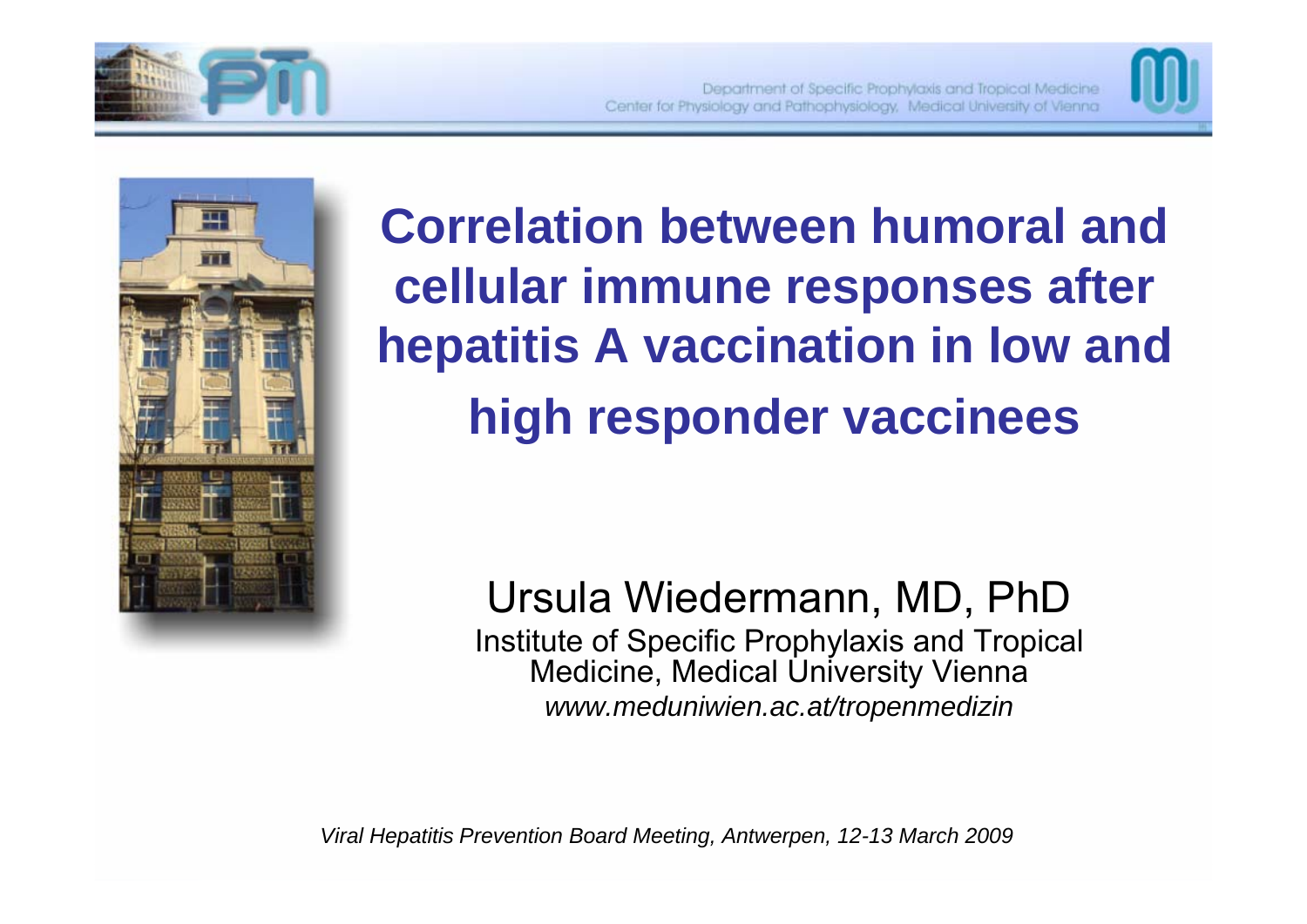



# "Low- or no-responsiveness"

- Occurs in 2-10 % of vaccinees after routine vaccination
- $\mathbb{R}^n$  Non responder rate is particularly high (10%) among hepatitis B vaccinees Risk factors: age, gender, obesity, smoking, chronic diseases (diabetes, renal failure etc) Assoziation with HLADRB1; HLADQB1
- $\mathcal{L}^{\text{max}}$  Low/no responsiveness is only defined on the basis of antibody levels
- $\mathcal{L}_{\mathcal{A}}$  The mechanisms of non-responsiveness are largely unknown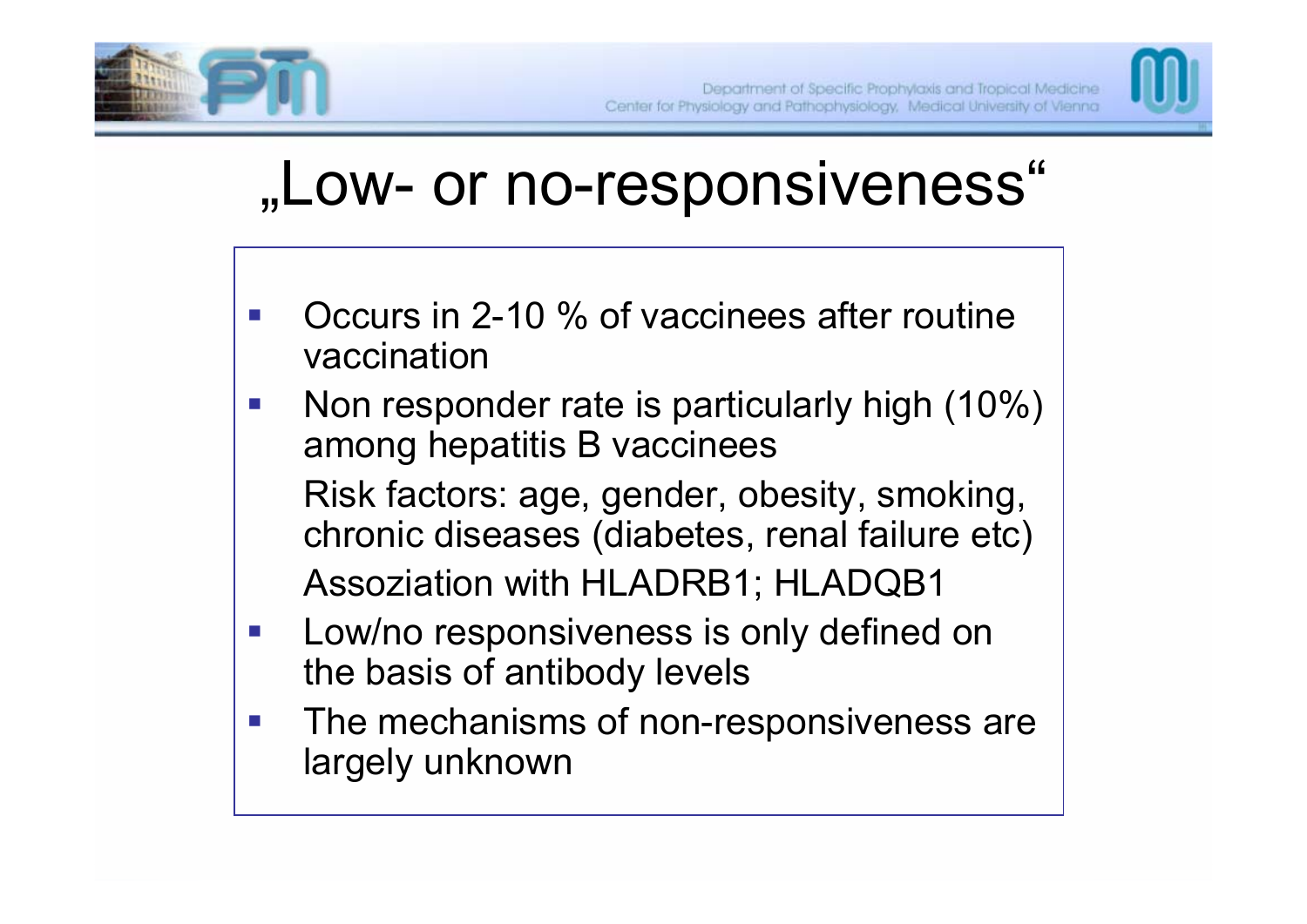



## **Questions to be answered:**

- Is there a correlation between humoral and cellular immune responses in low responders?
- Are there characteristic changes of cellular parameters in low responders?
- Is there a cellular prediction marker of nonresponsiveness?
- Are there consequences for vaccination recommendation?
- •• Is the infection risk higher in low/no- responders?
- Is low/no- responsiveness a generell or antigenspecific phenomenon?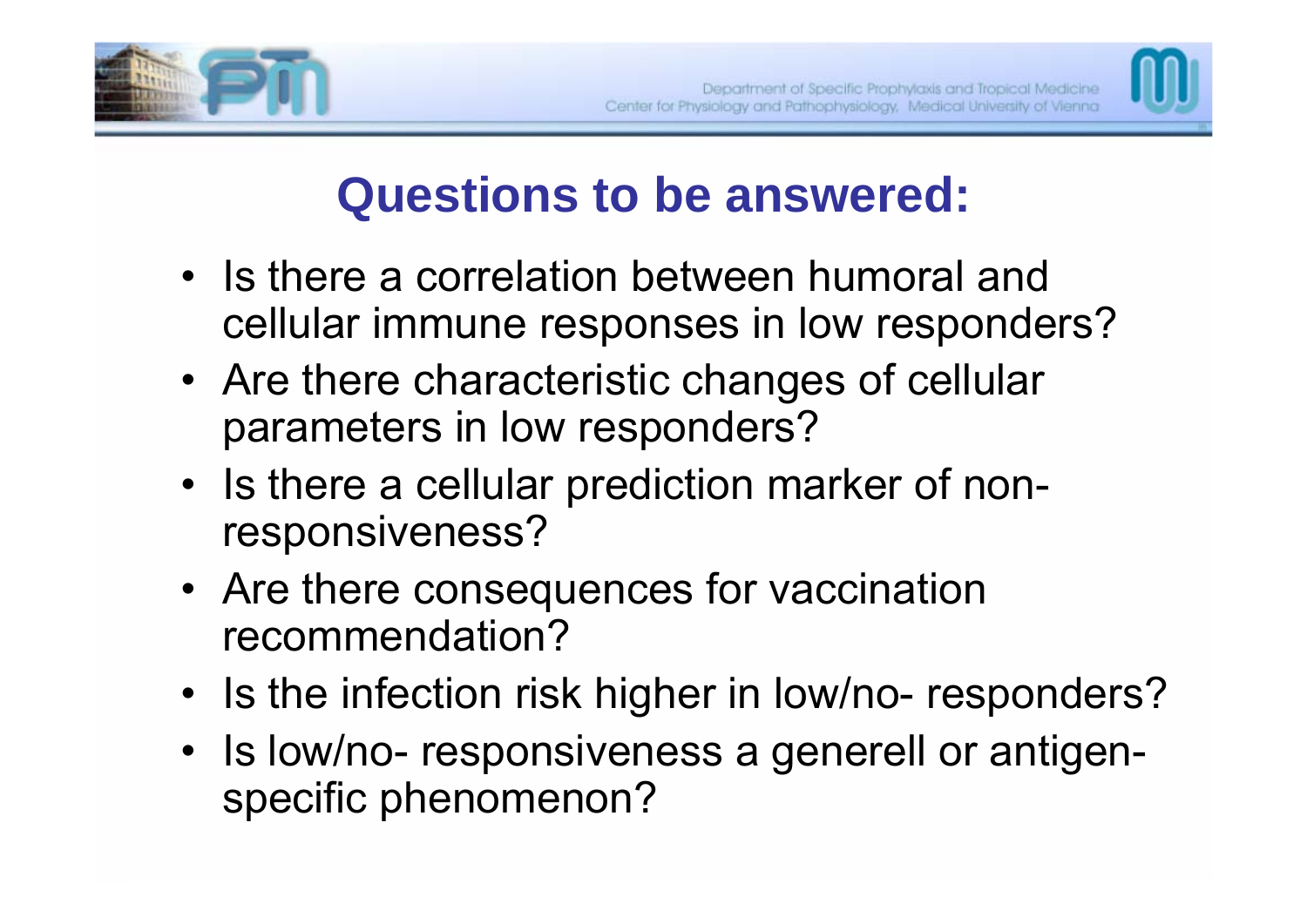



*laccine* 

www.elsevier.com/locate/vaccine

### Persistence of seroprotection 10 years after primary hepatitis A vaccination in an unselected study population

Pamela Rendi-Wagner<sup>a,b</sup>, Maria Korinek<sup>a</sup>, Birgit Winkler<sup>a</sup>, Michael Kundi<sup>c</sup>, Herwig Kollaritsch<sup>a,b</sup>, Ursula Wiedermann<sup>a,b,\*</sup>

<sup>a</sup> Department of Specific Prophylaxis and Tropical Medicine, Center for Physiology and Pathophysiology, Medical University Vienna, Vienna, Austria <sup>b</sup> Center for Travel Medicine, Vienna, Austria <sup>e</sup> Institute of Environmental Health, Center for Public Health, Medical University Vienna, Vienna, Austria

Received 31 July 2006; received in revised form 25 August 2006; accepted 29 August 2006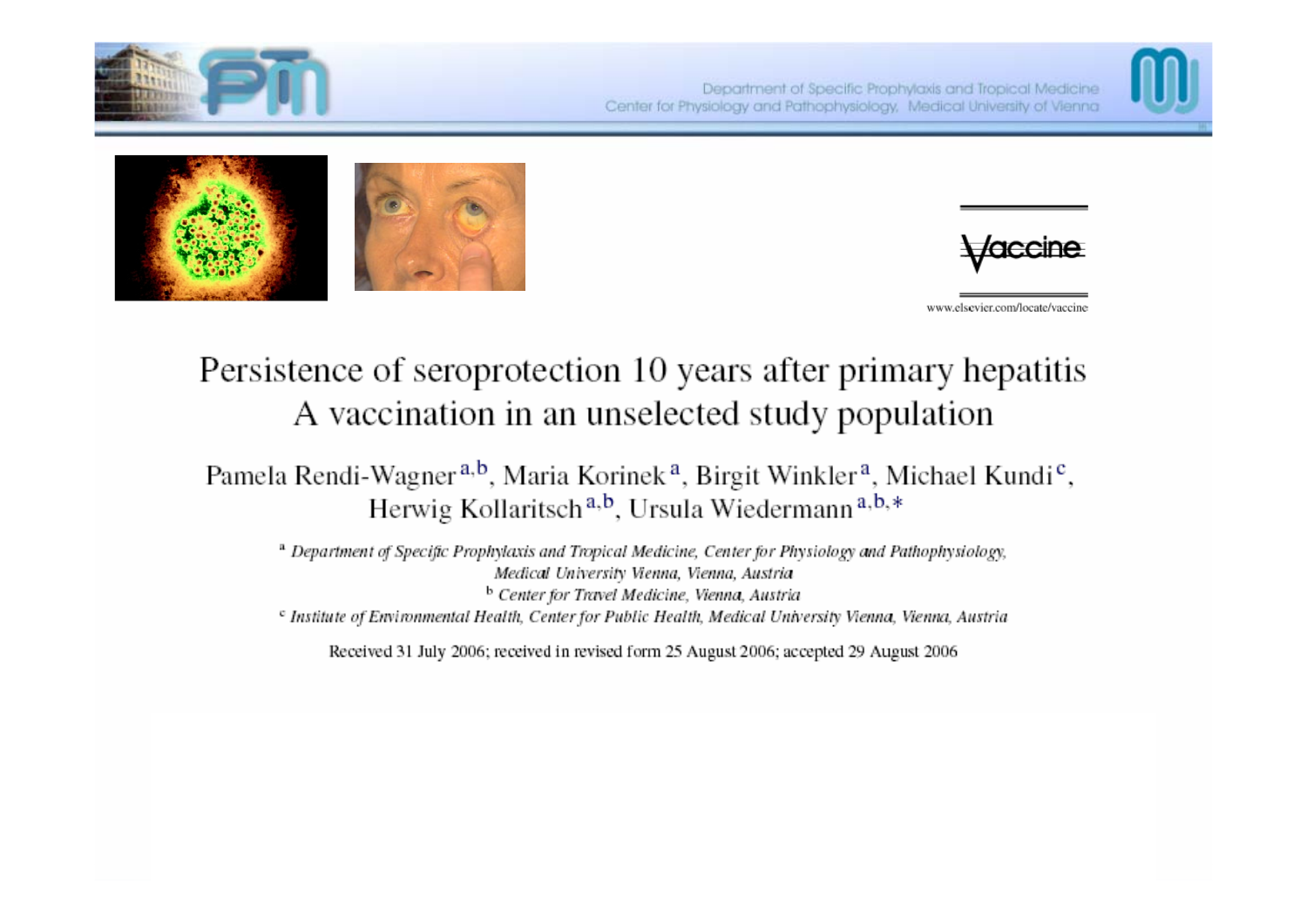



# **Study Design**

#### **Study population:**

1016 healthy female and male adults; no upper age limit (≥15 years at the time of primary vaccination)

#### **Vaccine:**

Havrix® 720 El.U (GSK) 0, 1, 6-12 months (i.m)

**Control of immune responses (serology):**

January 2003 to April 2006

#### **Serology:**

- ELISA (Anti-HAV Elecsys, Roche, Institute of Virology, MUW)
- Enzygnost HAV-ELISA (Dade Behring; ISPTM)
- Anti-HAV Titer Cut-Off: 10mIU/ml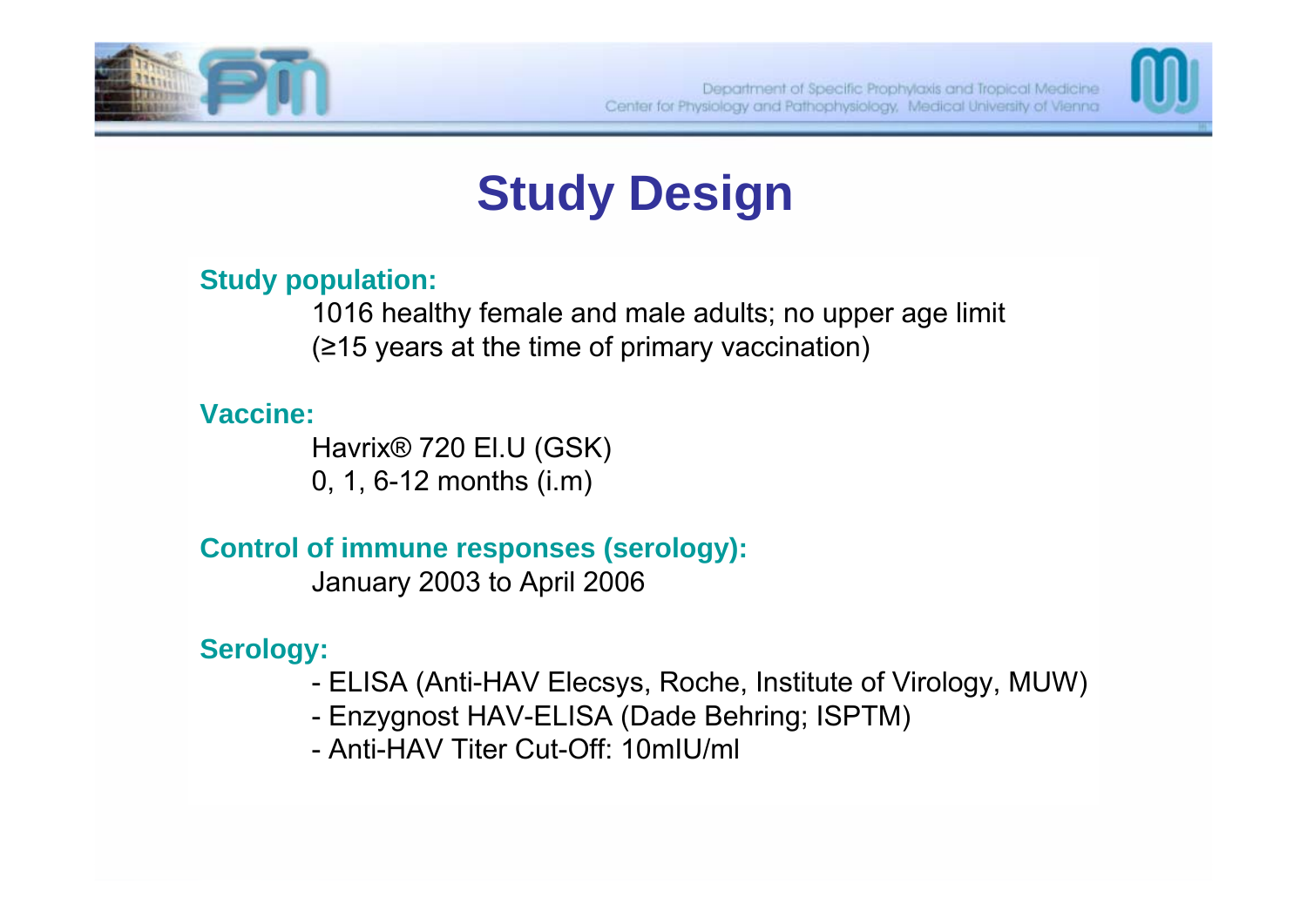



## **Distribution of antibody titers (n=1016)**

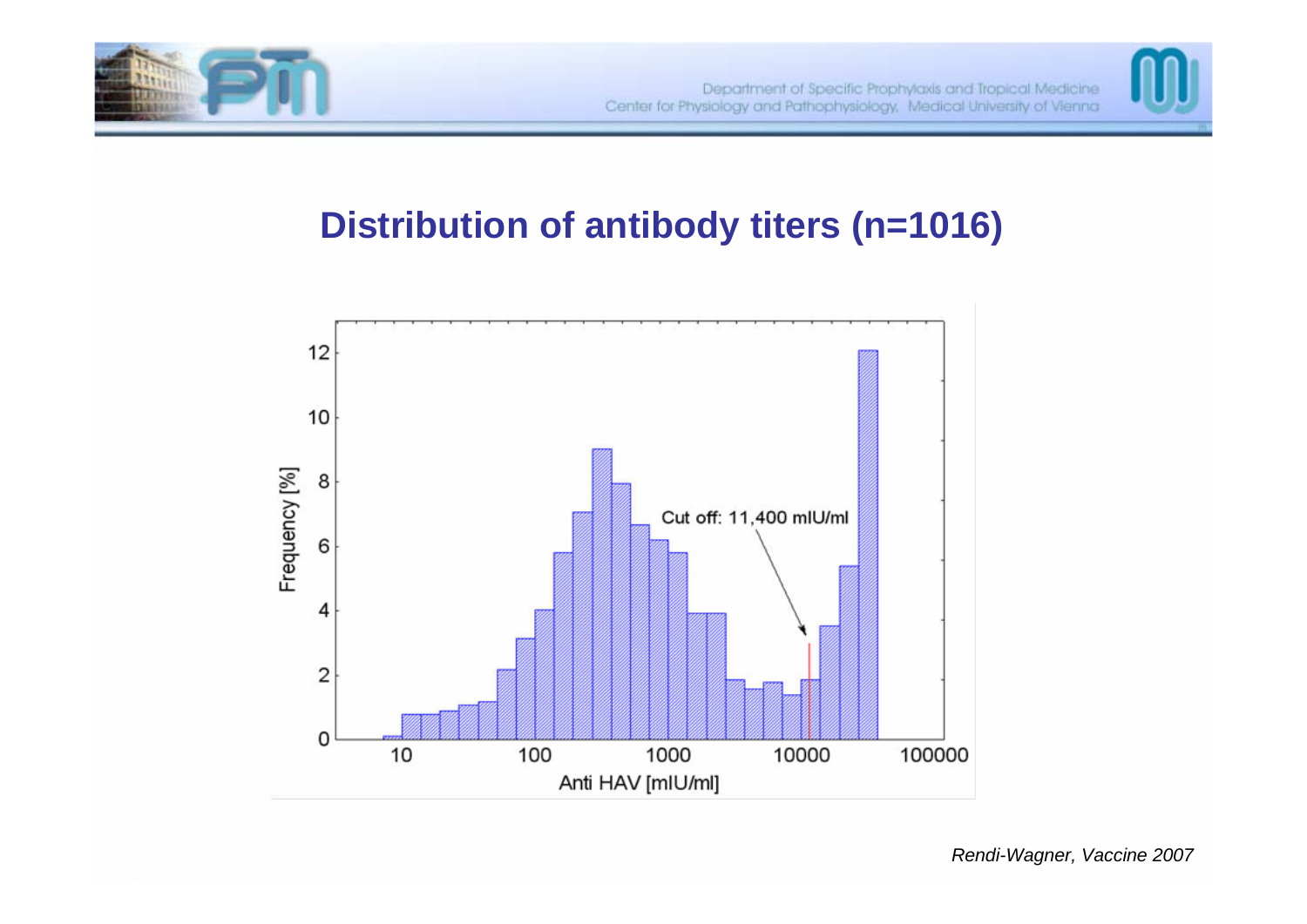



## **Study population**

|                            | <b>Total</b>      | <b>Anti-HAV</b><br>$< 11400$ mlU/ml | <b>Anti-HAV</b><br>>11400 mlU/ml                            |  |  |
|----------------------------|-------------------|-------------------------------------|-------------------------------------------------------------|--|--|
|                            |                   |                                     |                                                             |  |  |
| $n$ (%)                    | 1016 (100)        | 796 (78,35)                         | 203 (19,98)                                                 |  |  |
| Age                        | 54,67<br>(±12,95) | 52,51<br>$(\pm 13, 17)$             | $63,23 (+7,72)$                                             |  |  |
| Interval                   | $9,9(+0,81)$      | $9,88 (+0,8)$                       | $10,09 (+0,81)$                                             |  |  |
| gender (f)                 | 52,9              | 51,8                                | 56,2                                                        |  |  |
| Smoker/n-<br>smoker (%)*   | 9,94/50,6         |                                     | 9,35/60,1                                                   |  |  |
| $BMI(\pm SD)$<br>$(n=863)$ | 25,31(<br>4,15)   |                                     | $25,17 \left(\pm 4,13\right)$ $25,41 \left(\pm 3,53\right)$ |  |  |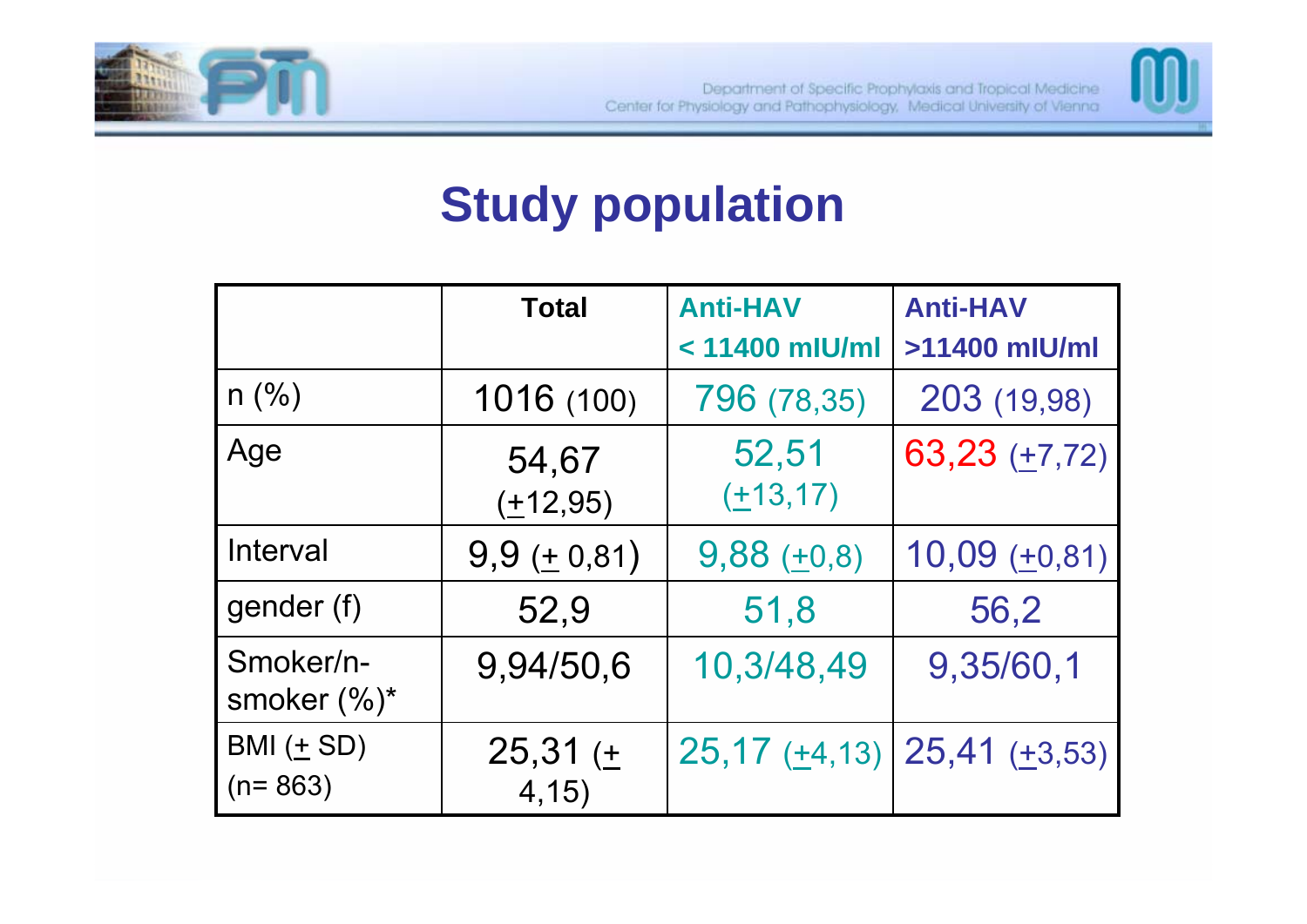



## **Age category of hepatitis A immune subjects due to infection (> 11400 mIU/ml; n = 203)**

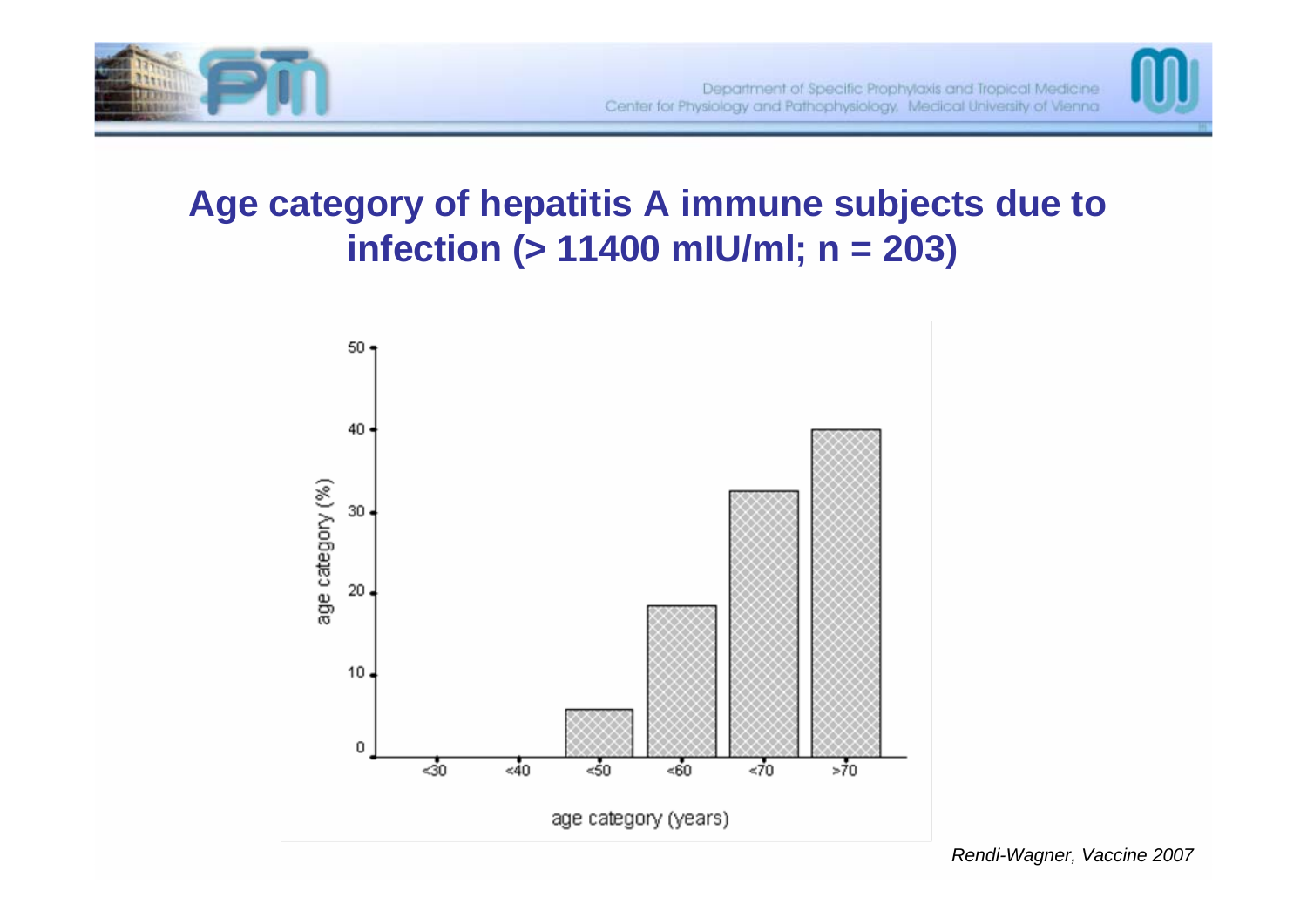



### **Vaccine induced GMTs according to categories (< 11400 mIU/ml, n = 796)**



Kategorie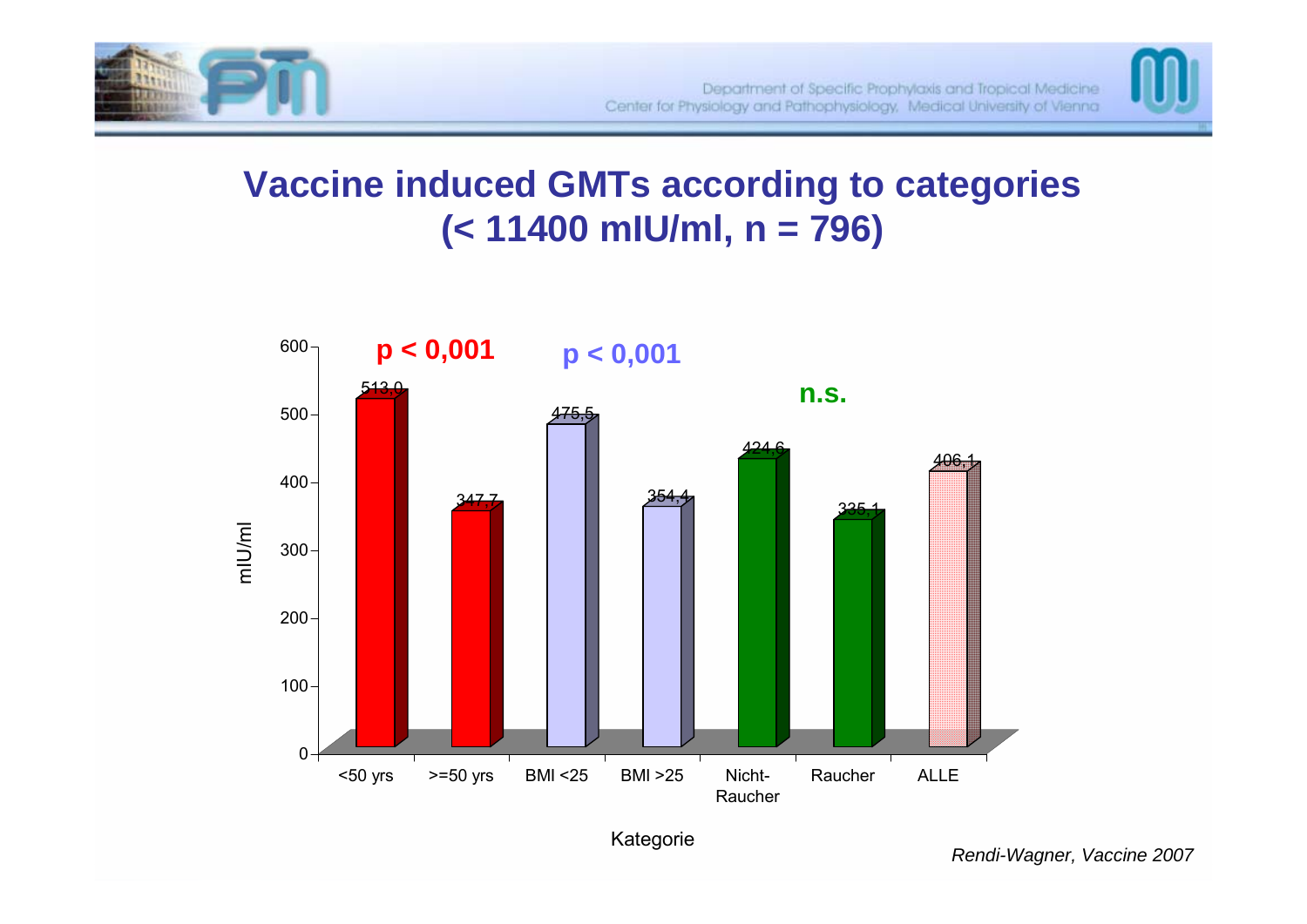



## **Vaccine induced, gender-specific GMTs 10 years after primary vaccination**



#### **After 10 years GMTs are far above protective range – New booster recommendation: 20 years!**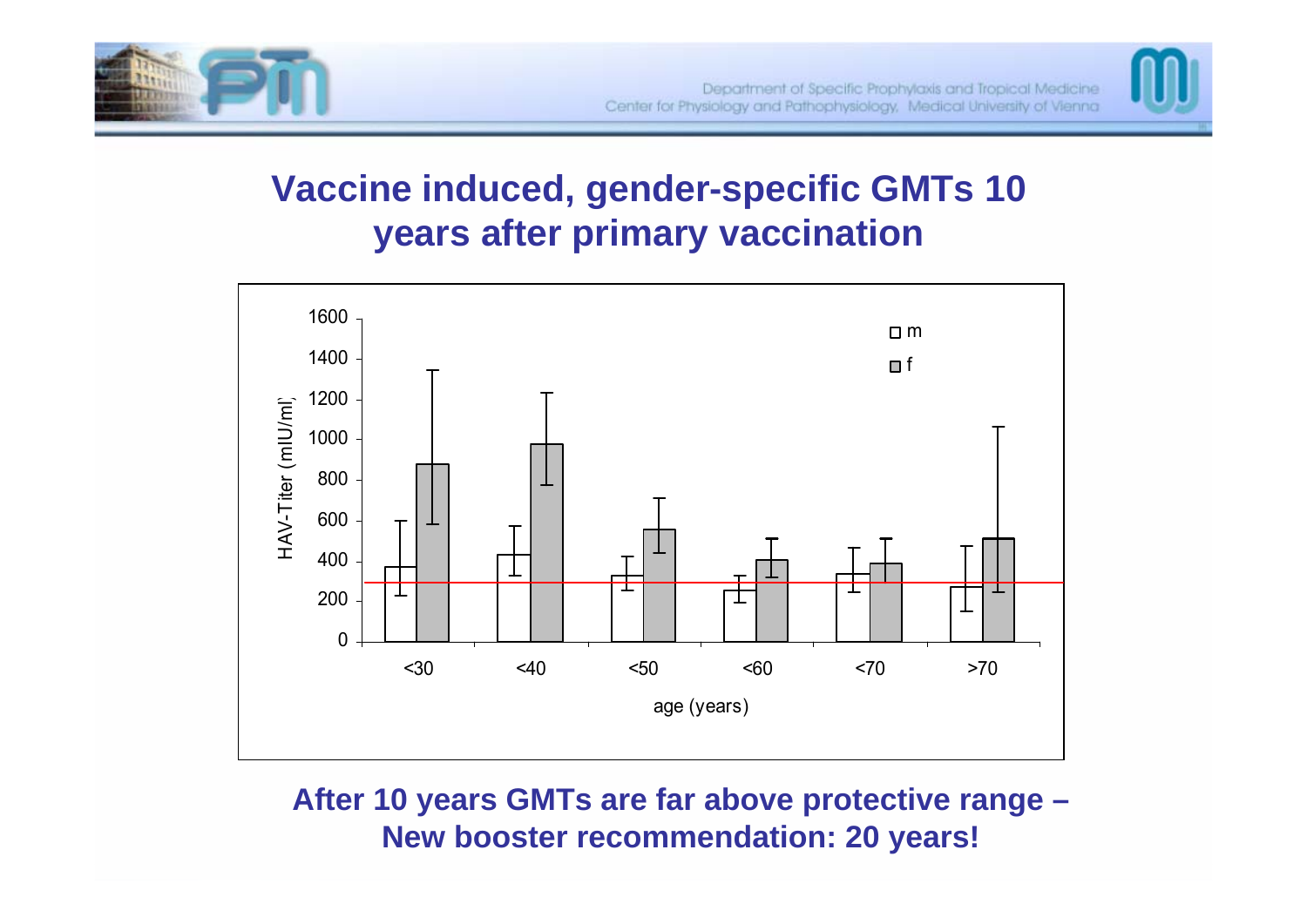



### **Vaccine induced seroprotection rate (n= 813)**



*Rendi-Wagner, Vaccine 2007*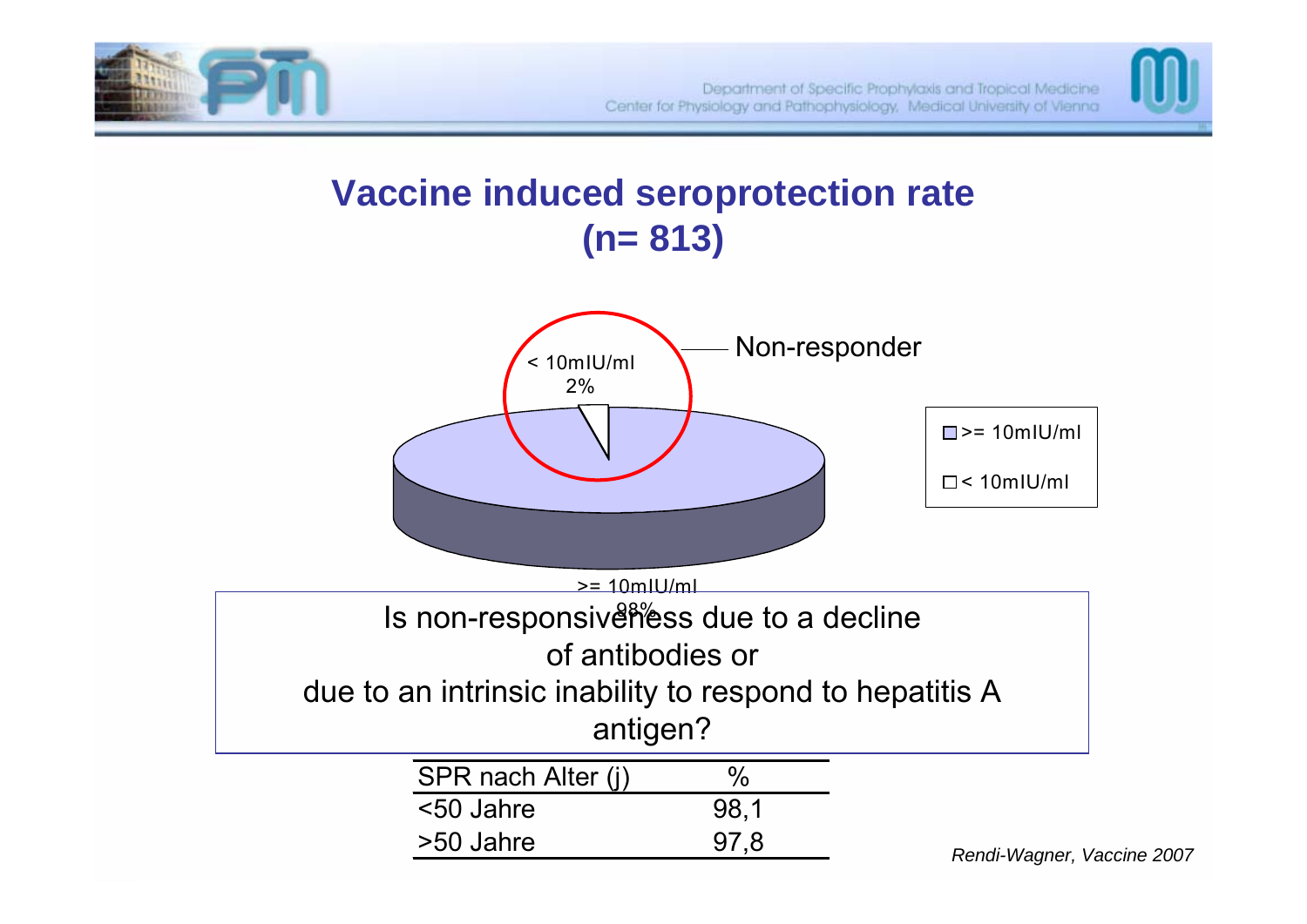



## Immunological characterization of Low/no responsiveness



#### **3 Groups (n=52):**

**GROUP 1 (n=10): < 20 IU/l GROUP 2 (n=26): 21 – 100 IU/l GROUP 3 (n=16): 101-1000 IU/l**

**Booster withHavrix 1440**





Mean age: Group 1: 61,4 yrs Group 2: 63,3 yrs Group 3: 54,5 yrs

Blood pre and 7 days after booster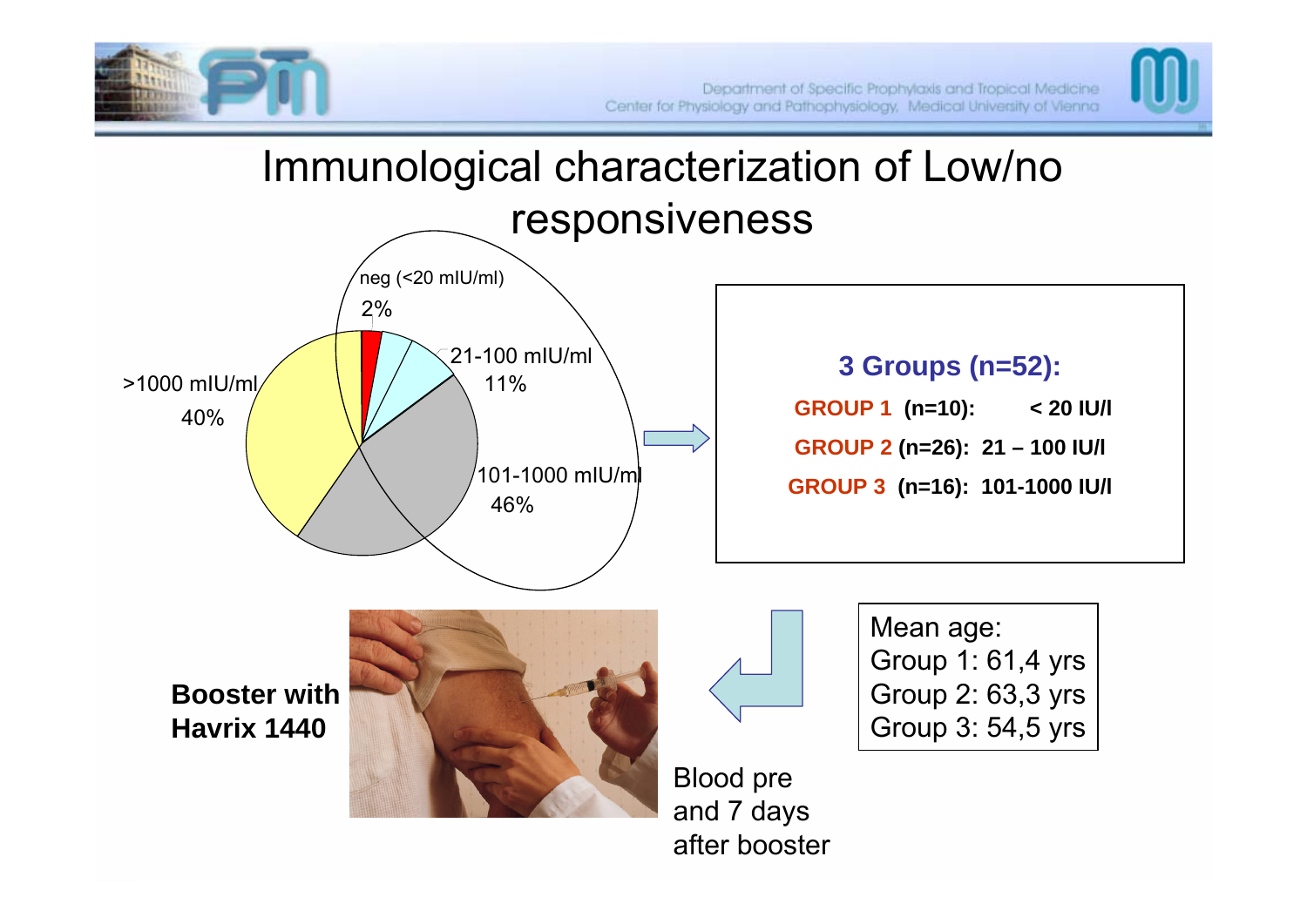



## Detailed immunological characterization of low/noresponsiveness after hepatitis A vaccination



Correlation between humoral and cellular immune responses and the expression of the hepatitis A receptor HAVcr-1 on T cells after hepatitis A re-vaccination in high and low-responder vaccinees

Erika Garner-Spitzer<sup>a</sup>, Michael Kundi<sup>b</sup>, Pamela Rendi-Wagner<sup>a</sup>, Birgit Winkler<sup>a</sup>, Gerhard Wiedermann<sup>c</sup>, Heidemarie Holzmann<sup>d</sup>, Christian Herzog<sup>e</sup>, Herwig Kollaritsch<sup>a, c</sup>, Ursula Wiedermann<sup>a, c,\*</sup>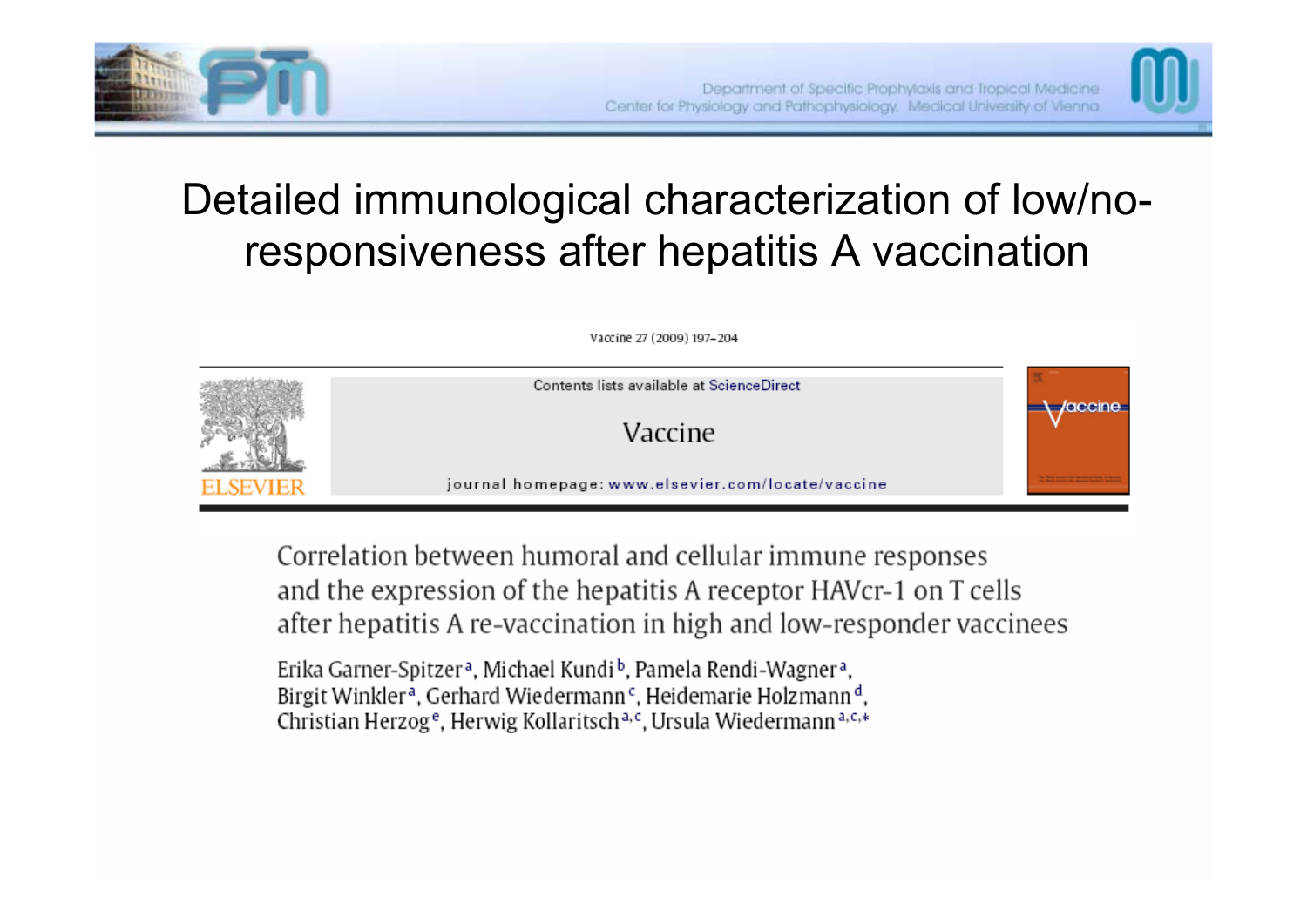



## **Humoral immune responses pre and post hepatitis A booster**



*Garner-Spitzer et al, Vaccine 2009*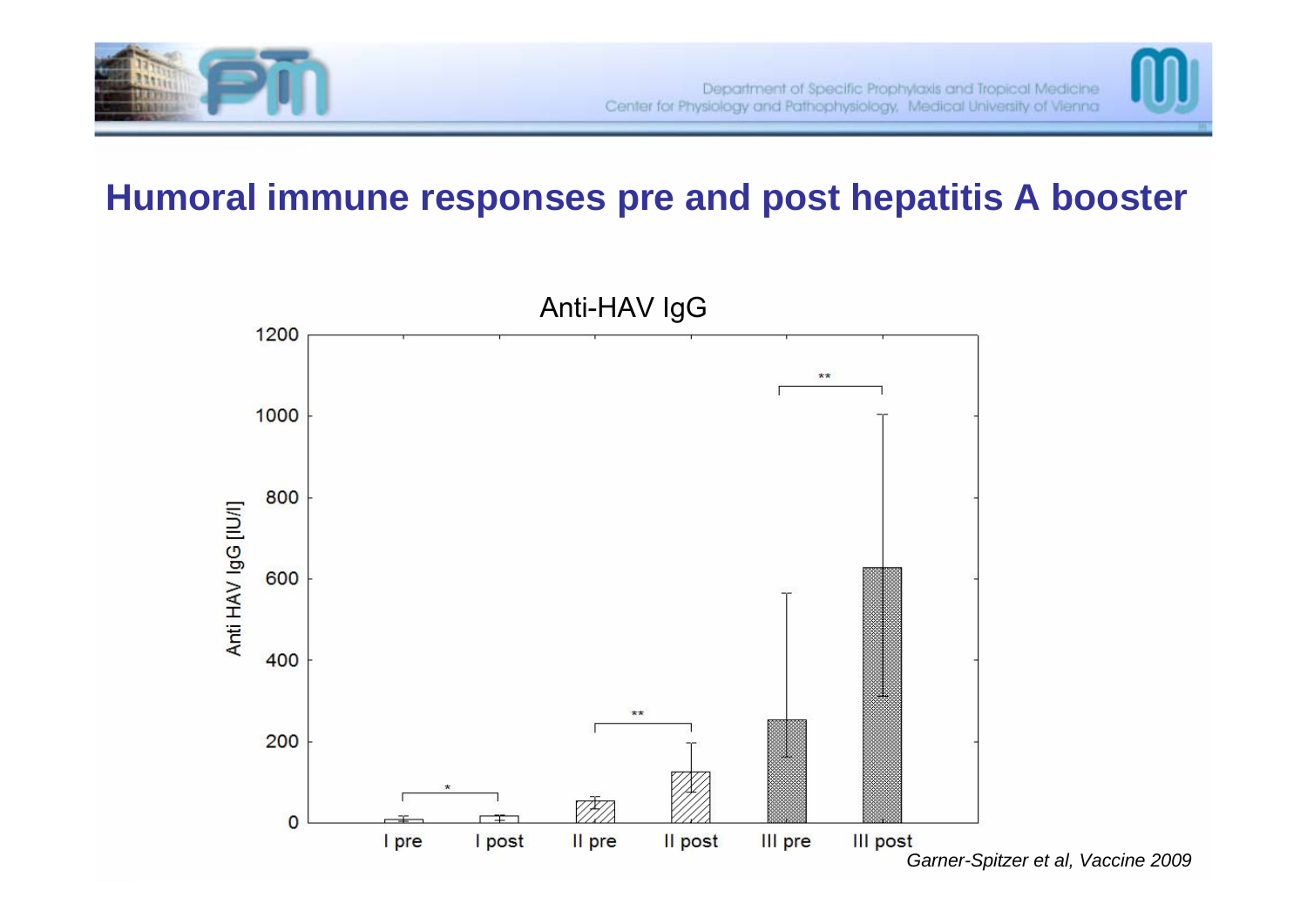### **Cellular immune responses pre and post hepatitis A booster**



*Garner-Spitzer et al, Vaccine 2009*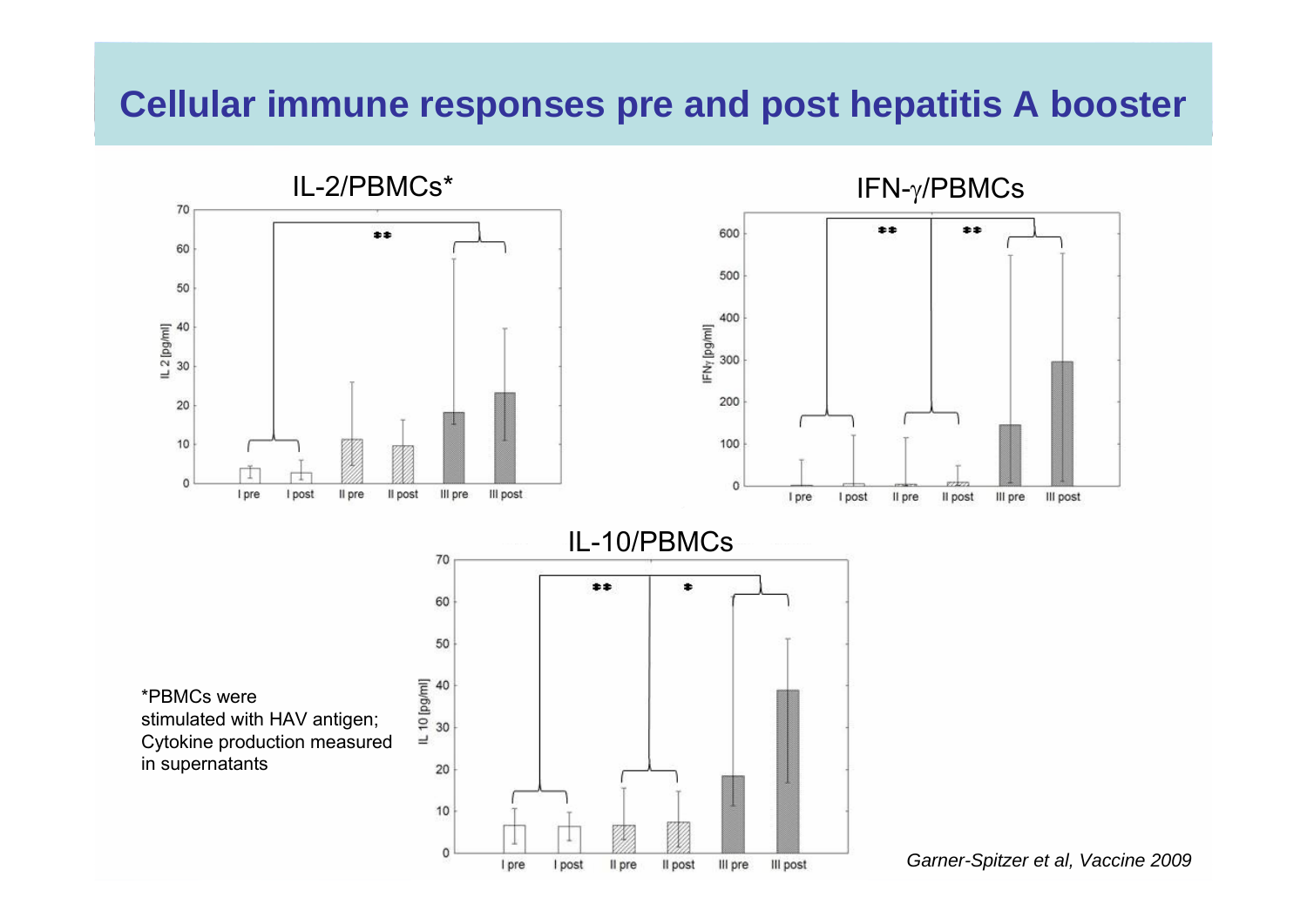



## **Changes in T cell surface marker expression after booster vaccination**



*Garner-Spitzer et al, Vaccine 2009*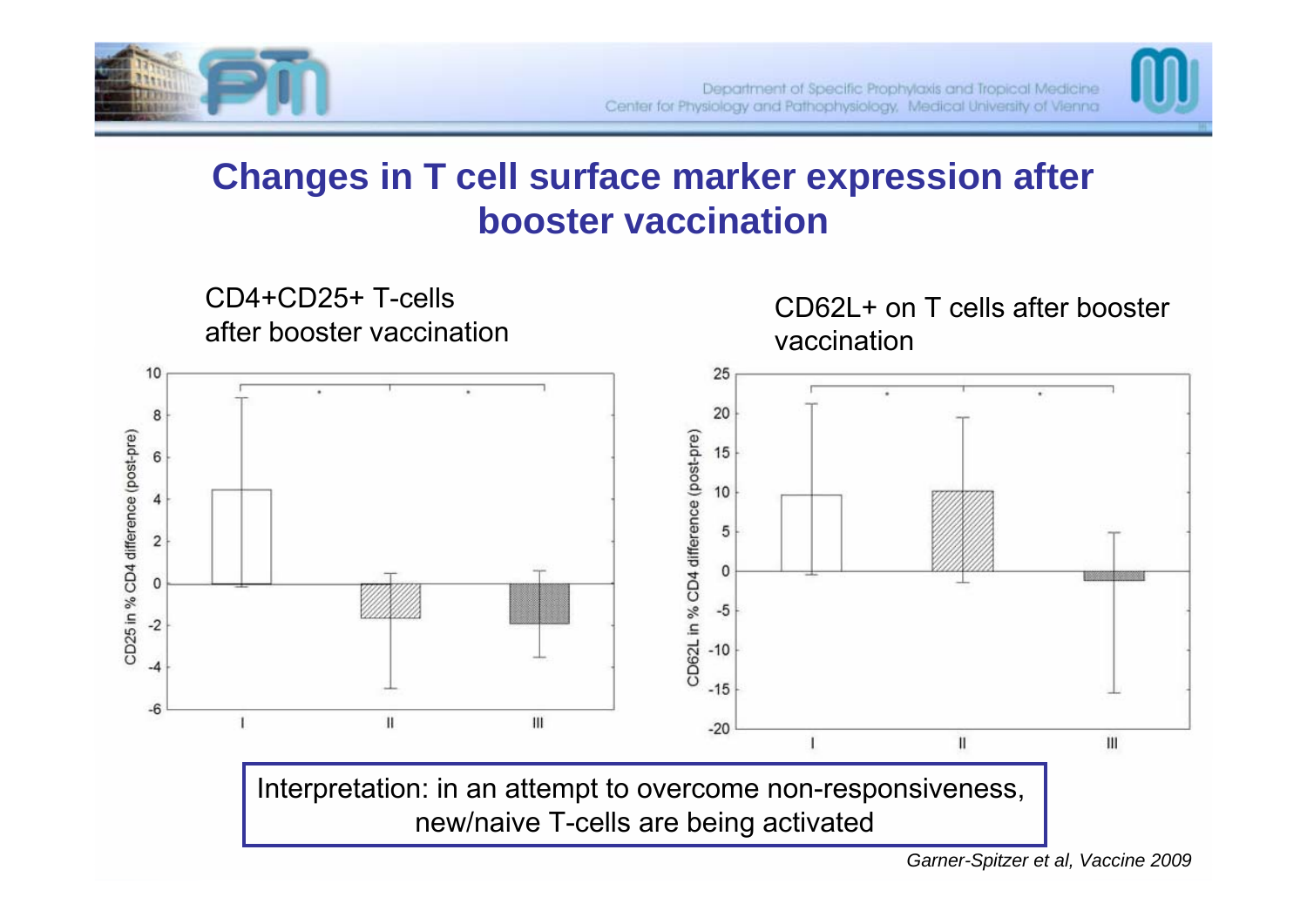



## Expression of the HAV receptor on T cells



HAV receptor expression is significantly lower on T cells of non-responder than on T cells of high responder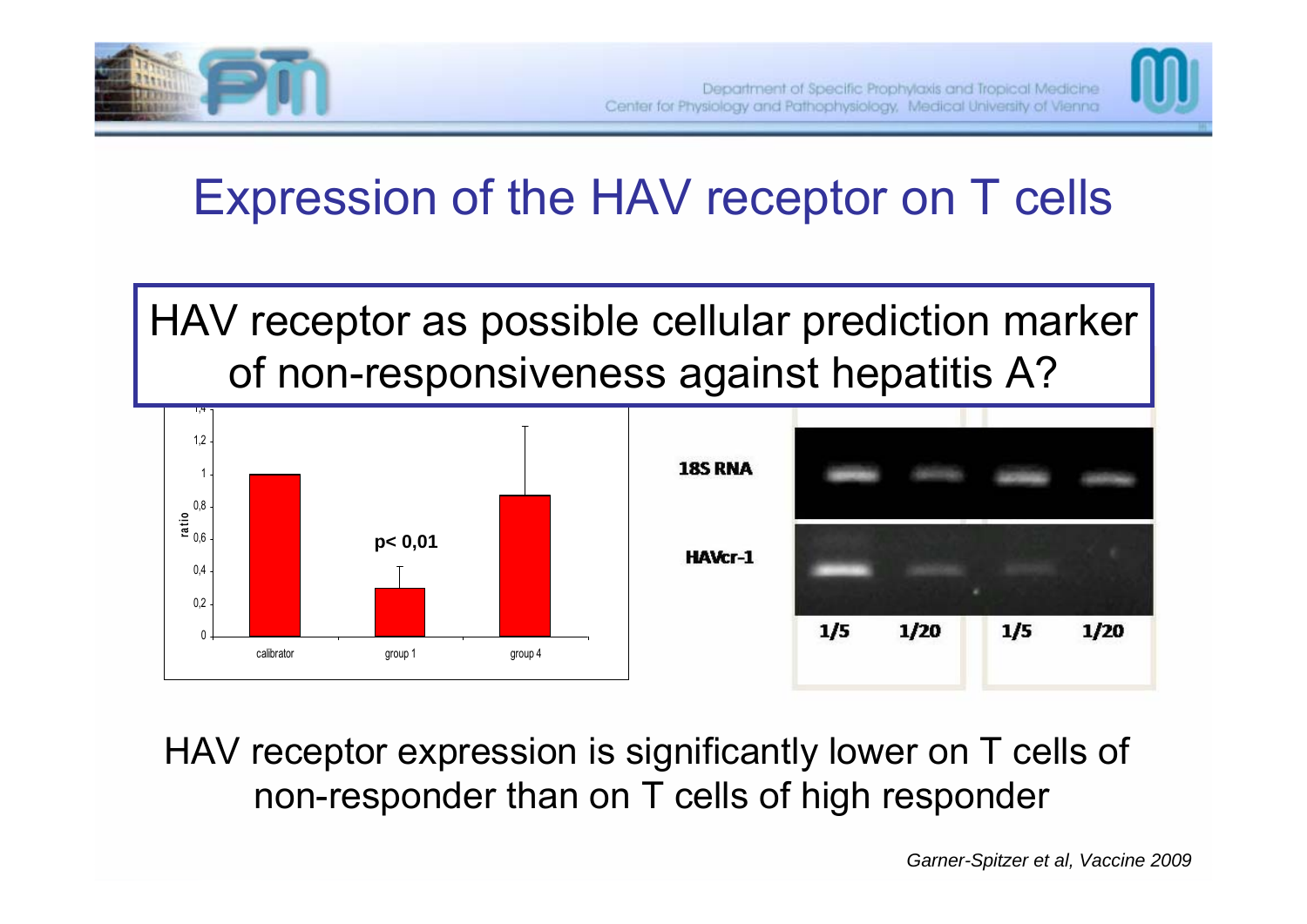



## **Summary of immune parameters in non- and higher responder vaccinees**

|                |      | Anti-HAV Ig<br>(IU/I) | HAVCr-1<br>Ratio | HAVCr-1/CD4<br>Ratio | IFNy<br>(pg/ml) | $IL-2$<br>(pg/ml) | $IL-10$<br>(pg/ml) | $(\%)$ CD4 | % CD62L<br>of CD4 | % CD25<br>of CD4 | %CD4/CD25high |
|----------------|------|-----------------------|------------------|----------------------|-----------------|-------------------|--------------------|------------|-------------------|------------------|---------------|
| N1             | Pre  | 7.2                   | 0.42             | 10,35                | 7,6             | 0                 | 31                 | 41         | 24.5              | 43,9             | 4.54          |
|                | Post | 11,4                  | 0.31             | 6,29                 | 8,8             | 8,4               | 45                 | 50         | 40                | 34               | 4,67          |
| N2             | Pre  | 0,1                   | 0.13             | 6,51                 | 2,08            | 4                 | 6                  | 20,9       | 31                | 42               | 3,23          |
|                | Post | 19.3                  | 0.18             | 6.10                 | 6,3             | 9                 | 14                 | 30         | 29                | 52               | 3,88          |
| N3             | Pre  | 0,1                   | 0.34             | 9,79                 | 0.9             | 2,2               | 15                 | 34,6       | 21,6              | 12,6             | 0.38          |
|                | Post | 0.1                   | 0,26             | 5,69                 | 1,1             | 1,5               | 10                 | 45         | 42,6              | 15,2             | 0,69          |
| H1             | Pre  | 555,9                 | 2.24             | 55,88                | 248,5           | 7.5               | 10,6               | 40,0       | 45,0              | 60,0             | 1.51          |
|                | Post | 1031,0                | 1.79             | 41,25                | 3000            | 18,1              | 25,9               | 43,5       | 55,2              | 61,2             | 1,91          |
| H <sub>2</sub> | Pre  | 598,5                 | 1.24             | 21,49                | 830             | 92,5              | 68,0               | 57,7       | 33,7              | 53,4             | 3,76          |
|                | Post | 1115,0                | 0.91             | 17,98                | 831             | 43,9              | 63.9               | 50,6       | 37.4              | 51,5             | 3,84          |
| H <sub>3</sub> | Pre  | 266,5                 | 3,98             | 86,33                | 209.6           | 23,4              | 138.1              | 46,1       | 20,1              | 55,4             | 3,15          |
|                | Post | 1488,0                | 1.57             | 32,71                | 515             | 32,0              | 144,5              | 47,9       | 20,2              | 51,6             | 2,62          |